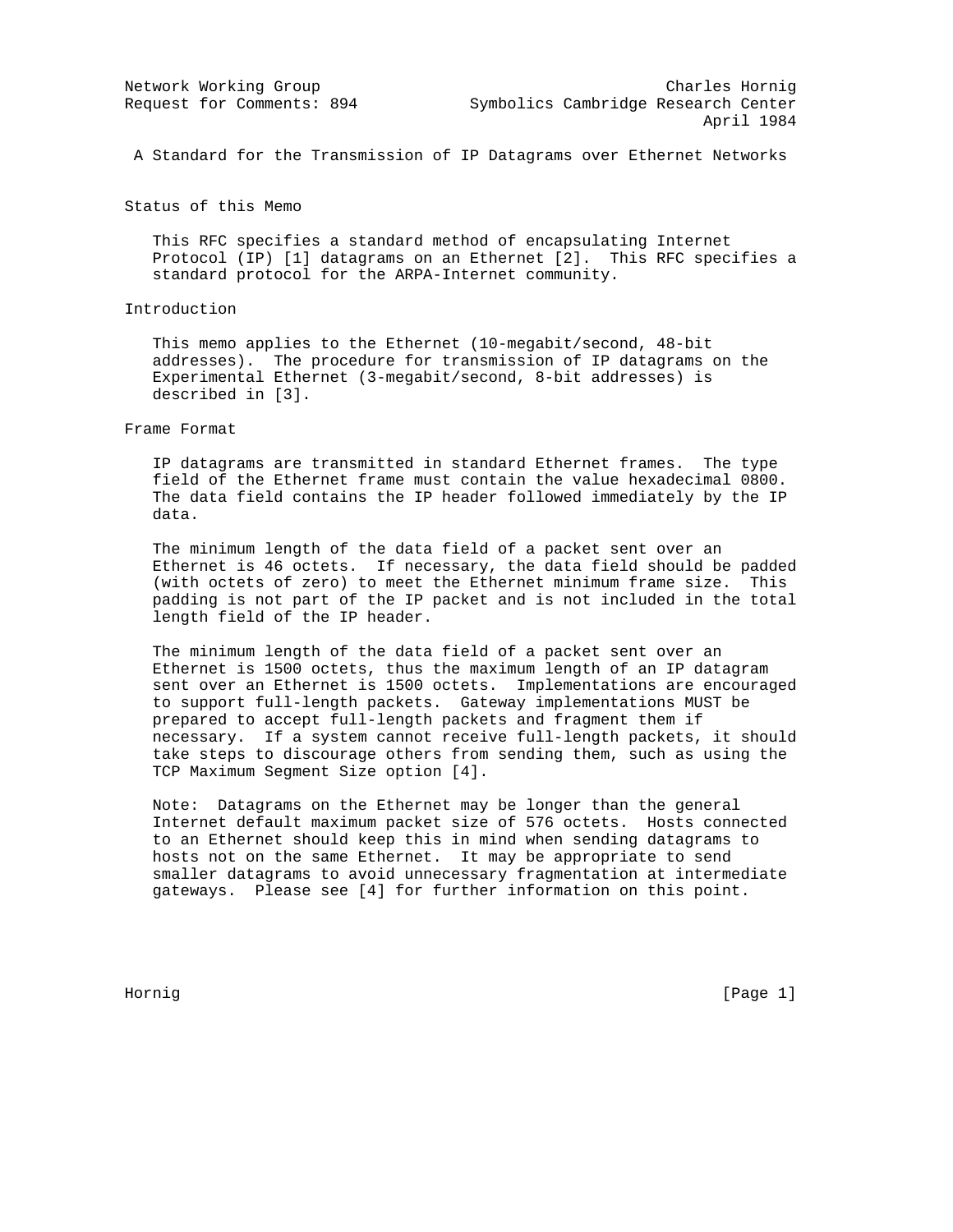#### Address Mappings

 The mapping of 32-bit Internet addresses to 48-bit Ethernet addresses can be done several ways. A static table could be used, or a dynamic discovery procedure could be used.

### Static Table

 Each host could be provided with a table of all other hosts on the local network with both their Ethernet and Internet addresses.

#### Dynamic Discovery

 Mappings between 32-bit Internet addresses and 48-bit Ethernet addresses could be accomplished through the Address Resolution Protocol (ARP) [5]. Internet addresses are assigned arbitrarily on some Internet network. Each host's implementation must know its own Internet address and respond to Ethernet Address Resolution packets appropriately. It should also use ARP to translate Internet addresses to Ethernet addresses when needed.

### Broadcast Address

 The broadcast Internet address (the address on that network with a host part of all binary ones) should be mapped to the broadcast Ethernet address (of all binary ones, FF-FF-FF-FF-FF-FF hex).

 The use of the ARP dynamic discovery procedure is strongly recommended.

### Trailer Formats

 Some versions of Unix 4.2bsd use a different encapsulation method in order to get better network performance with the VAX virtual memory architecture. Consenting systems on the same Ethernet may use this format between themselves.

 No host is required to implement it, and no datagrams in this format should be sent to any host unless the sender has positive knowledge that the recipient will be able to interpret them. Details of the trailer encapsulation may be found in [6].

 (Note: At the present time Unix 4.2bsd will either always use trailers or never use them (per interface), depending on a boot-time option. This is expected to be changed in the future. Unix 4.2bsd also uses a non-standard Internet broadcast address with a host part of all zeroes, this may also be changed in the future.)

Hornig [Page 2]